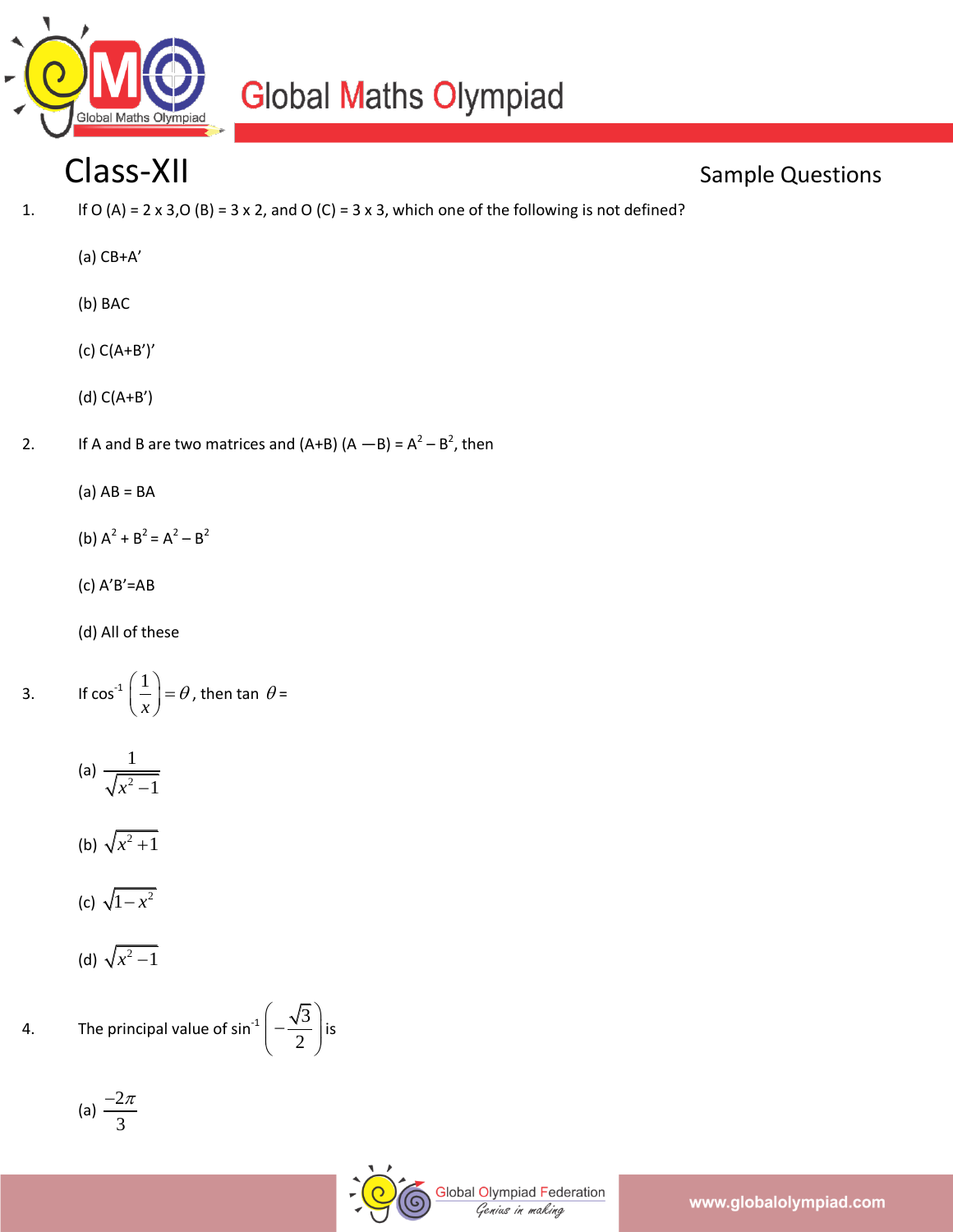

$$
(b) \frac{-\pi}{3}
$$

$$
(c) \frac{4\pi}{3}
$$

$$
\text{(d)}\ \frac{5\pi}{3}
$$

5. If  $\tan^{-1} 2x + \tan^{-1} 3x =$ 4  $\frac{\pi}{4}$ , Then x =

$$
(a) -1
$$

$$
(b) \frac{1}{6}
$$

(c) 
$$
-1, \frac{1}{6}
$$

$$
\text{(d)}\ \frac{1}{3}
$$

- 6.  $\tan^{-1} \frac{1}{2}$ 2 + tan<sup>-1</sup>  $\frac{1}{2}$ 3 =
	- (a) 0

(b) 
$$
\frac{\pi}{4}
$$

(c) 
$$
\frac{\pi}{2}
$$

(d)  $\pi$ 

7. If the distance between the points (a, 2) and (3, 4) be 8, then  $a =$ 

(a)  $2+3\sqrt{15}$ 

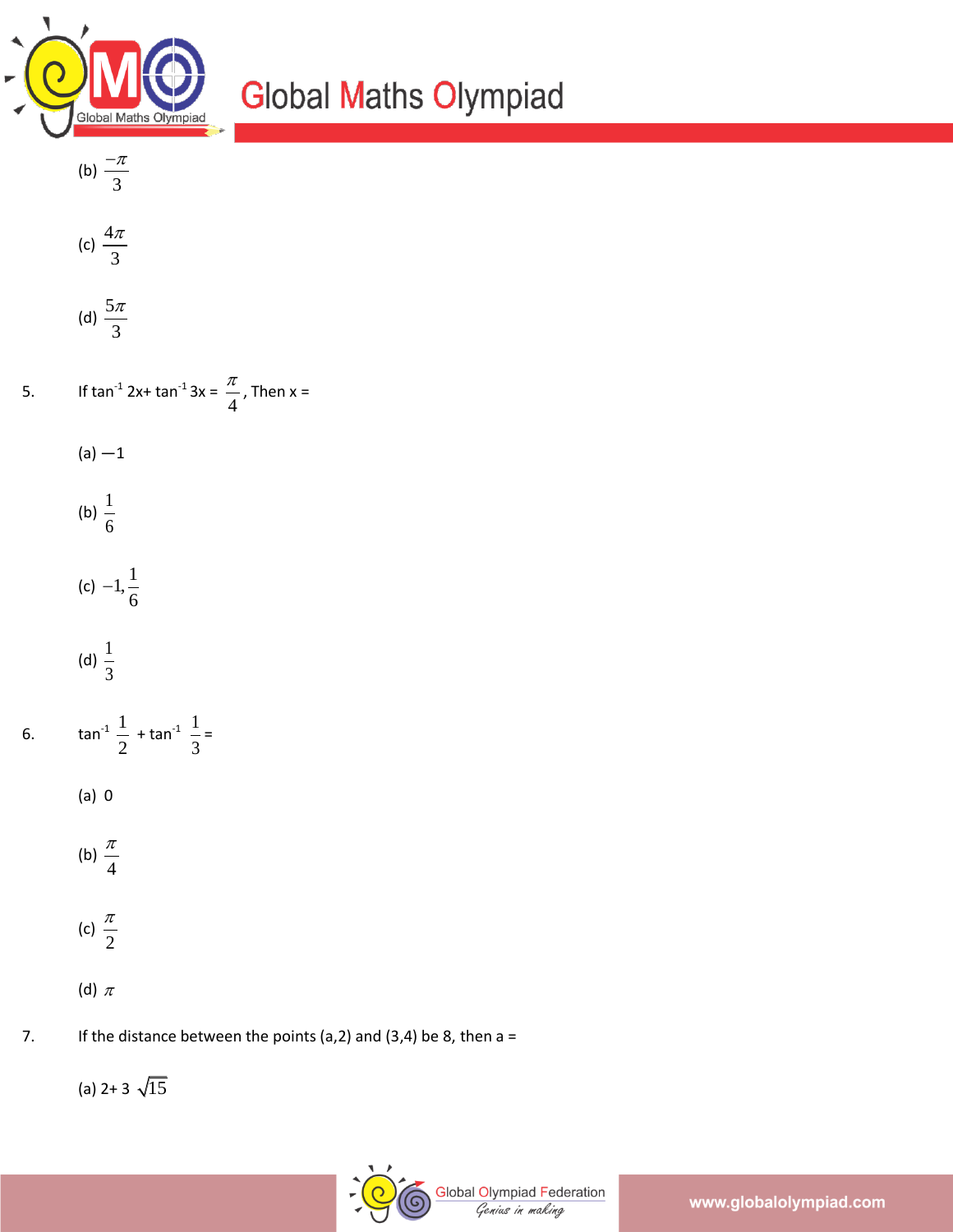

## **Global Maths Olympiad**

- (b)  $2 3\sqrt{15}$
- (c)  $2 \pm 3\sqrt{15}$
- (d)  $3 \pm 2\sqrt{15}$
- 8. Three vertices of a parallelogram taken in order are  $(-1, -6)$ ,  $(2, -5)$  and  $(7, 2)$ . The fourth vertex is
	- (a) (1, 4)
	- (b) (4,1)
	- (c) (1, 1)
	- (d) (4,4)
- 9. Perpendicular distance of the point  $(3, 4, 5)$  from the  $y$ -axis, is
	- (a) 34
	- (b)  $\sqrt{41}$
	- (c) 4
	- (d) 5
- 10. The angle between the straight lines

$$
\frac{x+1}{2} = \frac{y-2}{5} = \frac{z+3}{4} \text{ and } \frac{x-1}{1} = \frac{y+2}{2} = \frac{z-3}{-3} \text{ is.}
$$
  
(a) 45°  
(b) 30°  
(c) 60°  
(d) 90°

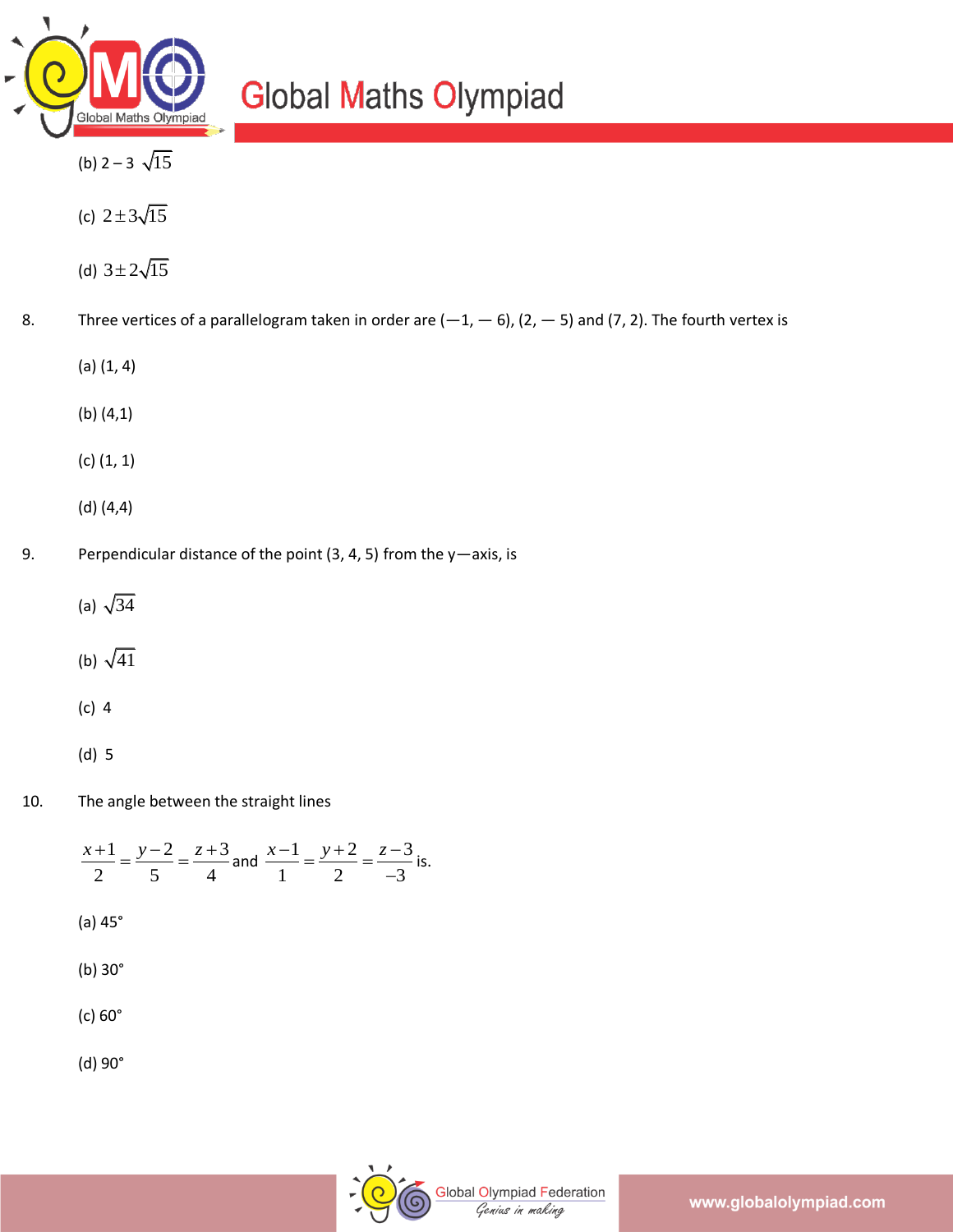

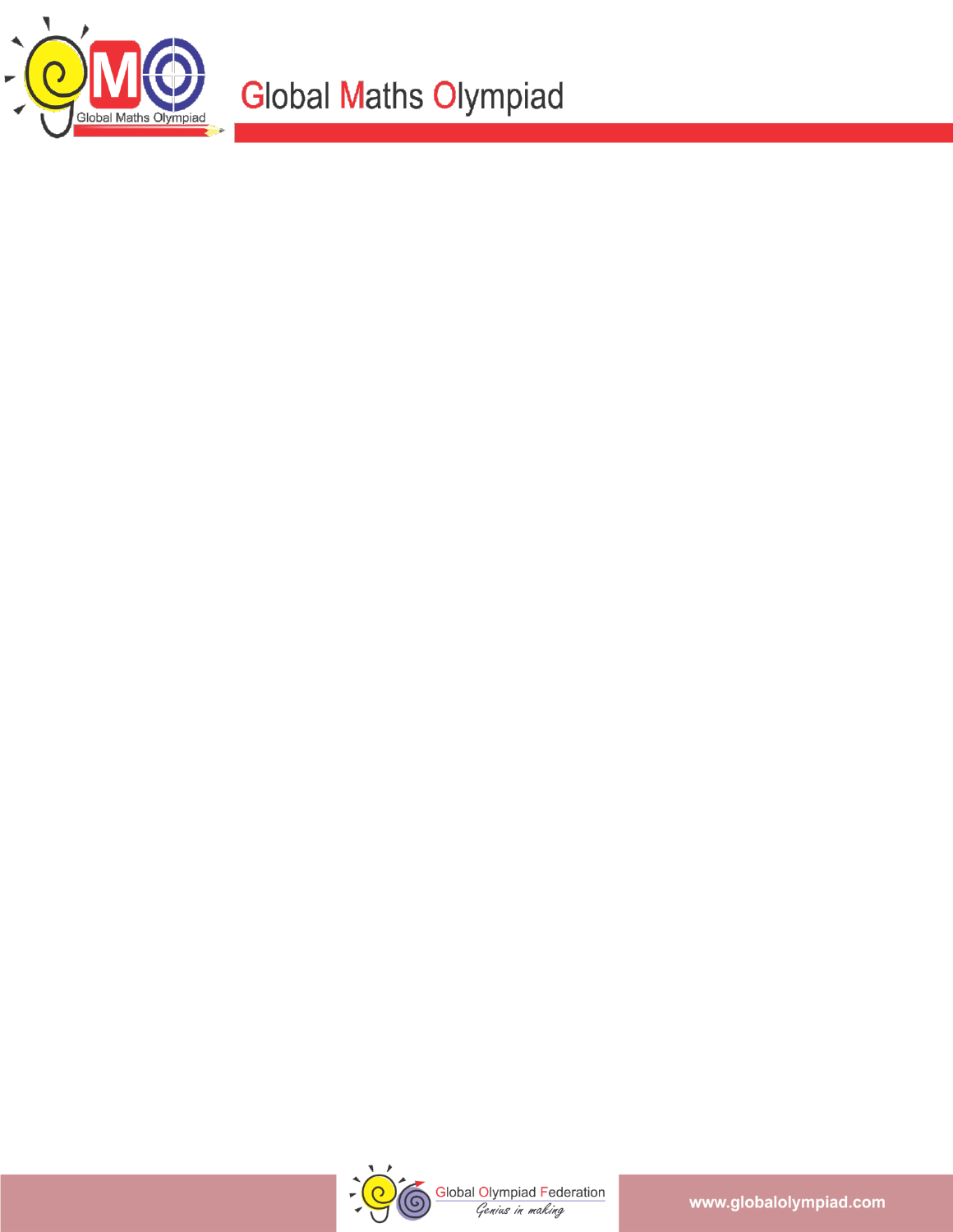

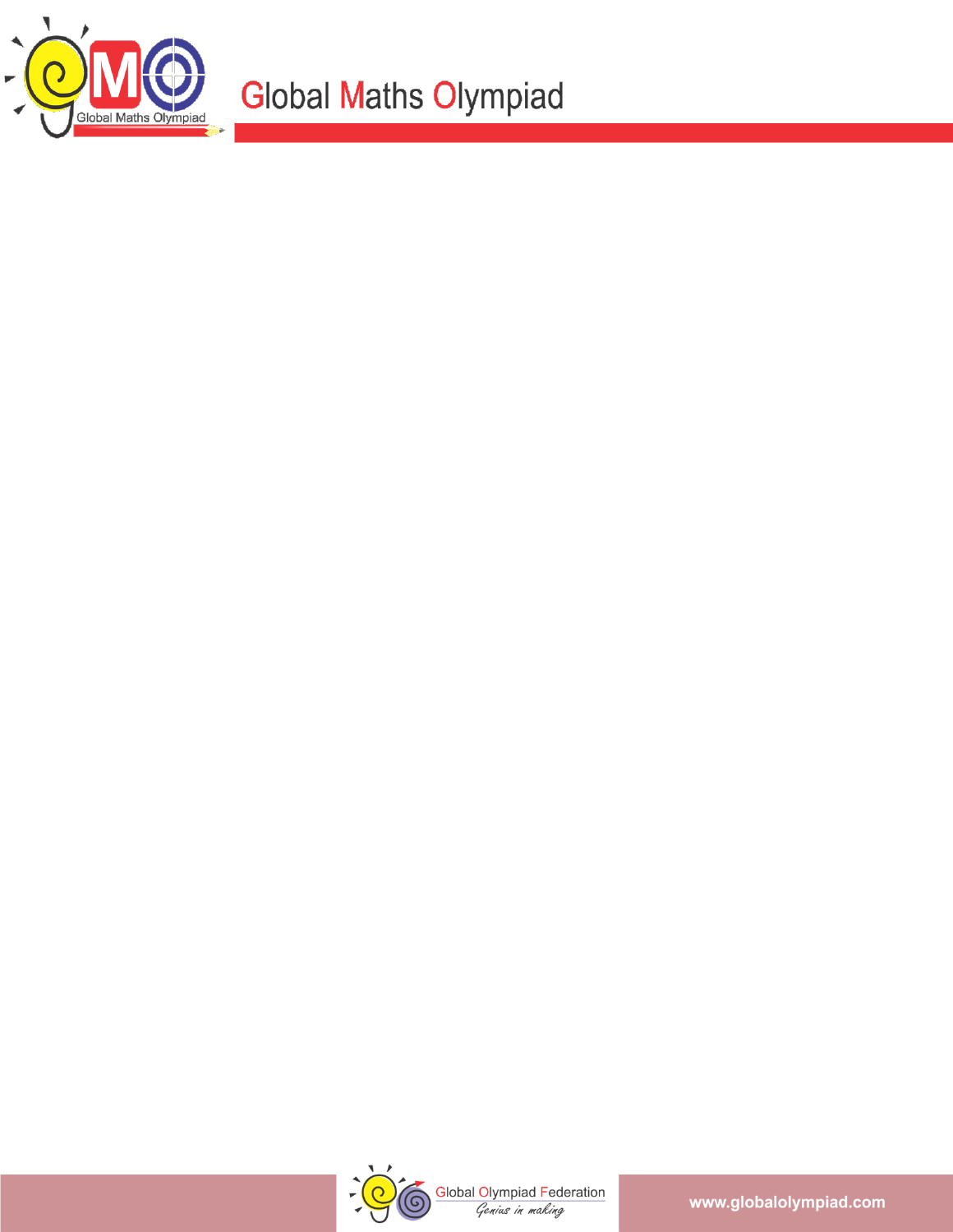